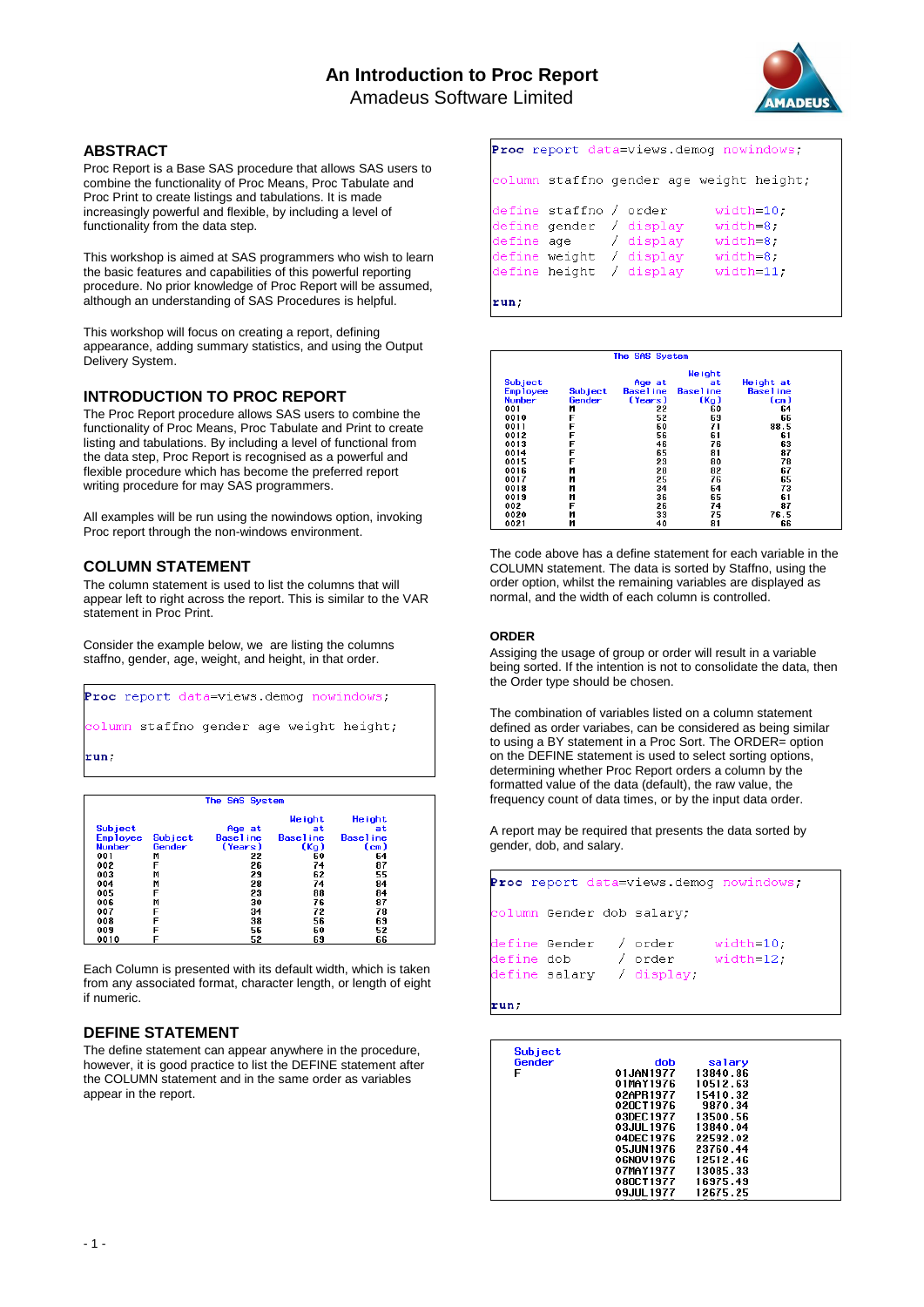

The output is not as desired; the order option has sorted the dates by their internally sorted values. If we add the **order=internal** option, then we get the desired result.

| Subject |                  |          |  |
|---------|------------------|----------|--|
| Gender  | dob              | salary   |  |
| F       | 10APR1976        | 8870.23  |  |
|         | 01MAY1976        | 10512.63 |  |
|         | 15MAY1976        | 28512.66 |  |
|         | <b>22MAY1976</b> | 14840.27 |  |
|         | <b>29MAY1976</b> | 47520.38 |  |
|         | 05.IIIN1976      | 23760.44 |  |
|         | 12.IIIN1976      | 20592.16 |  |
|         | 19JUN1976        | 13760.27 |  |
|         | <b>26JUN1976</b> | 47520.92 |  |
|         | 03JUL 1976       | 13840.04 |  |
|         | 10JUL 1976       | 12840.6  |  |
|         | 020CT1976        | 9870.34  |  |
|         | 230CT1976        | 14512.44 |  |

**TAKING CONTROL OF PROC REPORTS APPEARANCE**

By adding just a few options we can turn output that looks similar to Proc Print listings, into professionally appearing reports**.**

|            |                         | <b>Proc</b> report data=views demog nowd spacing=5    |                  |                                               |
|------------|-------------------------|-------------------------------------------------------|------------------|-----------------------------------------------|
|            |                         |                                                       |                  | 2 headskip headline $1s=100$ ps=50 split='~'; |
|            |                         | З                                                     | 5                |                                               |
|            |                         | column $(1 - -1)$ staffno gender age weight height ); |                  |                                               |
|            |                         |                                                       |                  |                                               |
|            | define staffno          | / order                                               | $width=10$ ;     |                                               |
|            | define gender / display |                                                       | width=12 center; |                                               |
| define age |                         | / display                                             | width=8 left.    |                                               |
|            |                         | define weight / display                               | width=8 right;   |                                               |
|            |                         | define height / display                               |                  | width=11 format=8.1;                          |
|            |                         |                                                       |                  |                                               |
| run:       |                         |                                                       |                  |                                               |

|                                                       |                   | The SAS System |                            |                                                             | 7                                                 |
|-------------------------------------------------------|-------------------|----------------|----------------------------|-------------------------------------------------------------|---------------------------------------------------|
| Subject<br>1<br><b>Employee</b><br><b>Number</b><br>3 | Subject<br>Gender | Age at         | <b>Baseline</b><br>(Years) | <b>Weight</b><br>at<br><b>Baseline</b><br>(K <sub>g</sub> ) | Height at<br><b>Baseline</b><br>(c <sub>m</sub> ) |
|                                                       |                   | 2              |                            |                                                             |                                                   |
| 001                                                   | M<br>F            |                | 22                         | 60                                                          | 64.0                                              |
| 0010<br>0011                                          | F                 |                | 52<br>60                   | 69<br>71                                                    | 66.0<br>88.5                                      |
| 0012                                                  | F                 |                | 56                         | 61                                                          | 61.0                                              |
| 0013                                                  | F                 |                | 46                         | 76                                                          | 63.0                                              |
| 0014                                                  | F                 |                | 65                         | 81                                                          | 87.0                                              |
| 0015                                                  | F                 |                | 23                         | 80                                                          | 78.0                                              |
| 0016                                                  | M                 |                | 28                         | 82                                                          | 67.0                                              |
| 0017                                                  | M                 |                | 25                         | 76                                                          | 65.0                                              |
| 0018                                                  | M                 |                | 34                         | 64                                                          | 73.0                                              |
| 0019                                                  | M                 |                | 36                         | 65                                                          | 61.0                                              |
| 002                                                   | F                 |                | 26                         | 74                                                          | 87.0                                              |
| 0020                                                  | M                 |                | 33                         | 75                                                          | 76.5                                              |
| 0021                                                  | M                 |                | 40                         | 81                                                          | 66.0                                              |
| 0022                                                  | M                 |                | 34                         | 82                                                          | 73.0                                              |
| 0023                                                  | M                 |                | 48                         | 60                                                          | 77.0                                              |
| 0024                                                  | M                 |                | 55                         | 82                                                          | 84.0                                              |
| 0025                                                  | M                 |                | 44                         | 79                                                          | 84.0                                              |
| 0026                                                  | M                 |                | 54                         | 70                                                          | 59.0                                              |
| 0027                                                  | F                 |                | 36                         | 69                                                          | 53.0                                              |
| 0028                                                  | M                 |                | 19                         | 62                                                          | 54.0                                              |
| 0029                                                  | M                 |                | 27                         | 75                                                          | 85.5                                              |

The sample above adds seven options to control the appearance.

Firstly, the space to the left of each column is increased from the default two spaces to five (1). The column headers are enhanced by adding a solid line (3) and a blank row (2) between the column headers and the first row of data on every page.

A feature of the column statement is then used to draw a line over column headers, in this example, over all the headers (7). This is achieved by grouping together the columns to be spanned with parentheses and adding the header text before the first column name. The example shows how column may be overlined with a solid line , i.e. by specifying two hyphens with no text.

The line and page sizes for the Proc Report output can be controlled on the procedure statement (4 & 5); these settings override the equivalent settings which may be set with an OPTIONS statement.

The split character is altered (6) from the default '#'. Proc Report treats the split symbol as a marker for wrapping lines of data in the body of the report, or column labels in the header area of the report. The split symbol will not appear in the output, therefore it is common practice to use a character uncommonly used in reporting, to avoid accidental non-display and wrapping of data.

Common alternative splits characters are:

| ¬ ~

Attention must always be given to the contents of the raw data when using a split character to ensure no conflicts will occur. The function of the split character can be stopped completely by setting the Proc Report options:

Split=""

With no spaces between the quotes.

#### **DEFINING THE APPEARANCE OF INDIVIDUAL COLUMNS**

|                           | Proc report data=views demog nofs headskip<br>headline $split='$                                                               |
|---------------------------|--------------------------------------------------------------------------------------------------------------------------------|
|                           | column $('--' gender dob age weight)$ ;                                                                                        |
|                           | define gender / order width=10 right; 1<br>define dob / "Date of" "Subject's Birth" 2<br>order order=internal width=12 center. |
|                           | define age / order "Age" width=10 left flow,<br>4<br>define weight / display "Subject's   Weight"<br>width=12 left flow;       |
| break after age / skip, 5 |                                                                                                                                |
| run;                      |                                                                                                                                |

The alignment of any column can be specified with Proc Report using any of the LEFT, CENTER or RIGHT keywords on the DEFINE statement, as shown in this example (1) above.

By default Proc Report displays the label associated with a variable for the column header (unless OPTIONS NOLABEL has been specified). However, any text can be specified as the column header. There are two ways of determining where the label wraps in the column header as shown above. Individual strings may be used (2) or the split character (3) can be embedded in the text.

When character variables form part of a report the text to be printed may frequently be longer than the column width available to the report. To avoid truncating the text, the FLOW option can be specified (4) which wraps the text string onto the next line within the column.

Finally in this example, the BREAK statement is introduced. Where listings have many rows for a grouped item, the presentation can be improved by adding a blank row between groups of data. This is achieved through the BREAK statement (5) and the SKIP option, which skips a line in the output every time the value in the break variable changes. Only variables defined as GROUP or ORDER can be referred to in the BREAK statement.

In this example age is the break variable with the skip option, the after option specifies where the blank row is written relative to each break point, as can be seen in the partial output below.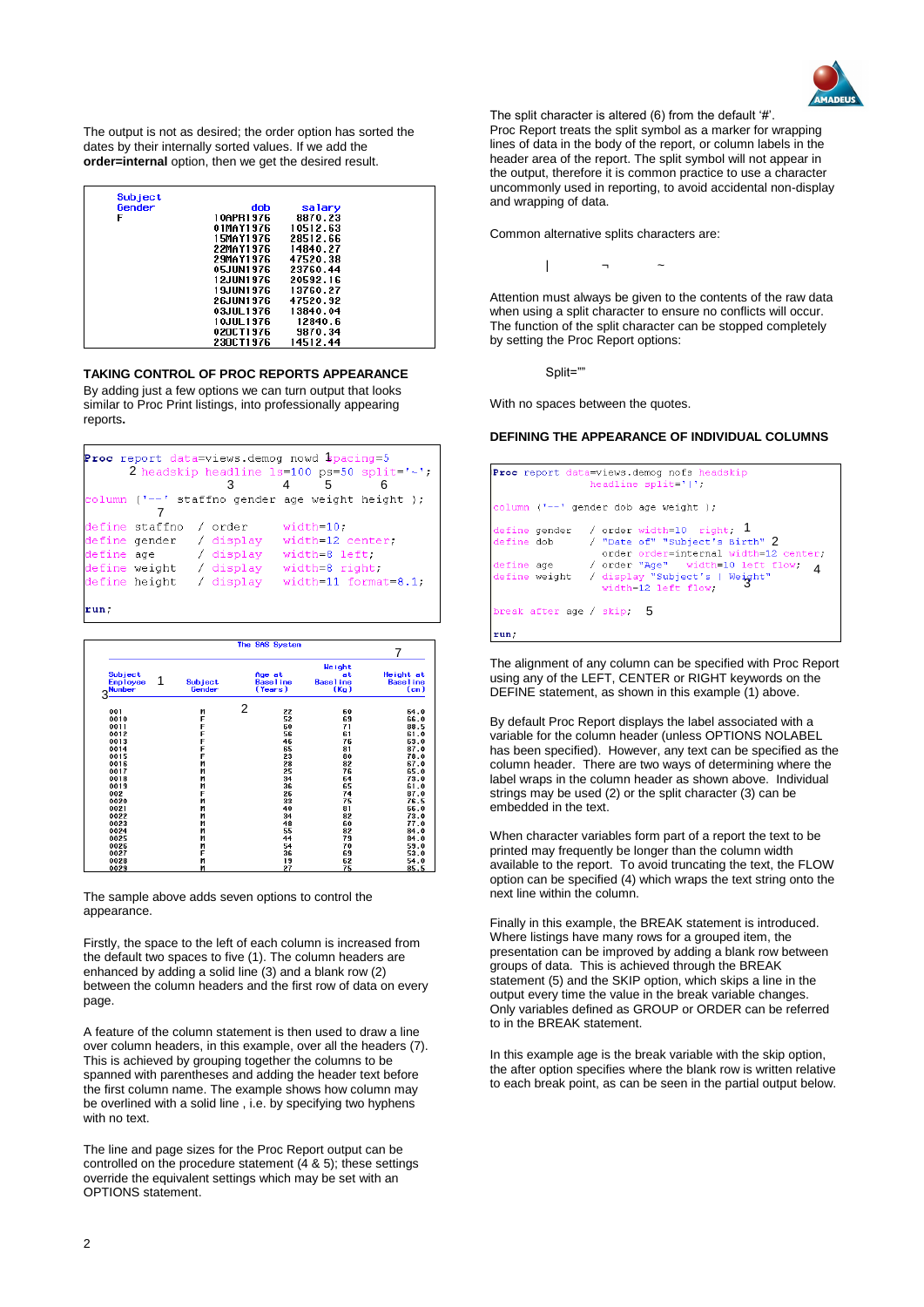

| <b>Subject</b><br>Gender | Date of<br>Subject's<br>Birth | Age |    | Subject's<br>We ight |
|--------------------------|-------------------------------|-----|----|----------------------|
| F                        | 10APR1976                     |     | 26 | 74                   |
|                          | 01MAY1976                     |     | 23 | 88                   |
|                          | 15MAY1976                     |     | 34 | 72                   |
|                          | 22MAY1976                     |     | 38 | 56                   |
|                          | 29MAY1976                     |     | 56 | 60                   |
|                          | 05JUN1976                     |     | 52 | 69                   |
|                          | 12JUN1976                     |     | 60 | 71                   |
|                          | 19JUN1976                     |     | 56 | 61                   |
|                          | 26.IIIN1976                   |     | 46 | 76                   |

### **BREAK STATEMENT**

Any variable in the column statement, defined as a GROUP or ORDER variable can be used in a BREAK statement.

Break statements can be used to separate logical groups of data with a single line, as seen in the previous example. They can also be used to insert page breaks, summary statistics and customised information; either at the beginning and end of groups or reports.

The \_BREAK\_ internal variable is created whenever the BREAK or RBREAK statements are used. It's value contains the name of the breaking variable at the observation when break occurs. We will see more of BREAK and RBREAK in summarising data section.

### **SUMMARISING DATA**

Proc Report can produce many of the summary statistics that procedures such as MEANS, SUMMARY and TABULATE can.

The summary statistics requested must always be associated with a variable in the input data set, except for N, and are presented for each level of group variable to the left of the statistics in the column statement.

The number of non-missing observations in the input data set statistic, N, can be requested anywhere, as it does not require the value of a column to compute any statistics.

Important Note: Proc Report consolidates or sorts data when a column is defined as GROUP or ORDER. If one or more values of a GROUP or ORDER variable are missing, then the whole row will be excluded from the report unless the MISSING option is used in the Proc Report or Define statements. To ensure that all data are always presented in a report it is strongly suggested that the MISSING options always placed in the Proc Report statement.

|            |                                   | headskip headline;                                                                                                                                                                                                                                                                                                                                                                   | <b>Proc</b> report data=views.demog nofs missing                   | 1 |
|------------|-----------------------------------|--------------------------------------------------------------------------------------------------------------------------------------------------------------------------------------------------------------------------------------------------------------------------------------------------------------------------------------------------------------------------------------|--------------------------------------------------------------------|---|
|            | column $('--' treatment age)$     |                                                                                                                                                                                                                                                                                                                                                                                      | $\overline{\phantom{0}}^2$<br>$('--' n mean median std min max)$ ; |   |
|            | define treatment / group left;    |                                                                                                                                                                                                                                                                                                                                                                                      |                                                                    |   |
| define age |                                   | / analysis.                                                                                                                                                                                                                                                                                                                                                                          |                                                                    |   |
| define n   |                                   | $/$ 'n' $-$                                                                                                                                                                                                                                                                                                                                                                          | 4                                                                  |   |
|            | define mean                       | / $"Mean"f=8.1;$                                                                                                                                                                                                                                                                                                                                                                     |                                                                    |   |
|            | define median $/$ 'Median' f=8.1; |                                                                                                                                                                                                                                                                                                                                                                                      |                                                                    |   |
| define std |                                   | $/$ 'SD' $E=8.2$ ;                                                                                                                                                                                                                                                                                                                                                                   |                                                                    |   |
| define min |                                   | $\overline{a}$ $\overline{b}$ $\overline{b}$ $\overline{c}$ $\overline{c}$ $\overline{c}$ $\overline{c}$ $\overline{c}$ $\overline{c}$ $\overline{c}$ $\overline{c}$ $\overline{c}$ $\overline{c}$ $\overline{c}$ $\overline{c}$ $\overline{c}$ $\overline{c}$ $\overline{c}$ $\overline{c}$ $\overline{c}$ $\overline{c}$ $\overline{c}$ $\overline{c}$ $\overline{c}$ $\overline{$ |                                                                    |   |
| define max |                                   | / 'Maximum';                                                                                                                                                                                                                                                                                                                                                                         |                                                                    |   |
|            | break after treatment / skip;     |                                                                                                                                                                                                                                                                                                                                                                                      |                                                                    |   |
|            | rbreak after / ol summarize:      |                                                                                                                                                                                                                                                                                                                                                                                      | 5                                                                  |   |
| run,       |                                   |                                                                                                                                                                                                                                                                                                                                                                                      |                                                                    |   |

|            | Age at Baseline (Years) |      |        |           |         |                |  |
|------------|-------------------------|------|--------|-----------|---------|----------------|--|
| treatment  | n                       | Mean | Median | <b>SD</b> | Minimum | <b>Maxinum</b> |  |
| Active     | 20                      | 37.2 | 33.5   | 13.64     | 22      | 65             |  |
| Non Active | 30                      | 38.7 | 40.0   | 11.97     | 18      | 61             |  |
| Not Known  | 54                      | 38.2 | 38.5   | 12.19     | 18      | 64             |  |
|            | 104                     | 38.2 | 37.5   | 12.30     | 18      | 65             |  |

We have specified the missing option (1) to ensure no data is omitted from our report. We are using a comma (2) to tell the procedure to nest the following column (or columns grouped by parentheses) within the age variable.

The nested columns requested are the statistics n, mean, median, standard deviation, minimum and maximum (3). The column Treatment is defined as a GROUP variable, so data are consolidated and AGE is defined as an analysis variable (4). The overall summaries are requested after the report (5) with the RBREAK statement and the summaries will be displayed with an over-line via the OL option.

#### **PERCENTAGES**

Percentages can be added to report, the following example demonstrates how this can be done.

|                                                                                          | Proc report data=views.demog nofs missing<br>headskip headline; |
|------------------------------------------------------------------------------------------|-----------------------------------------------------------------|
|                                                                                          | column $('--' treatment cars, (n petsum))$ ;                    |
| define treatment / group left;<br>define cars / group left;<br>define n<br>define potsum | / $ln'$ width=3 $f=3.0$ ;<br>/ '%' width=5 f=percent5.0 center; |
| break after treatment / skip;<br>run;                                                    |                                                                 |



Although the summary statistics are associated with the numeric variable AGE, this varibale is defined as a GROUP variable and nested statistics require an Analysis variable to allow the count and percentage to be determined.

By introducing a dummy variable X, where each record has the value 1, and using this variable on the column statement, we can now produce the statistics required and allow the user to achieve the desired report.

```
Proc report data=views.demog(where=(cars ne.))
                nofs missing headskip headline;
column (1 - 1 + t treatment cars x_i (n pctsum));
                        / group left; <br>/ group left; <br>/ analysis ' ;<br>/ 'n' width=3 f=3.0;
define treatment
define cars
define cars<br>define x<br>define n
define n
                          / '%' width=5 f=percent5.0 center;
define potsum
break after treatment / skip;
run;
```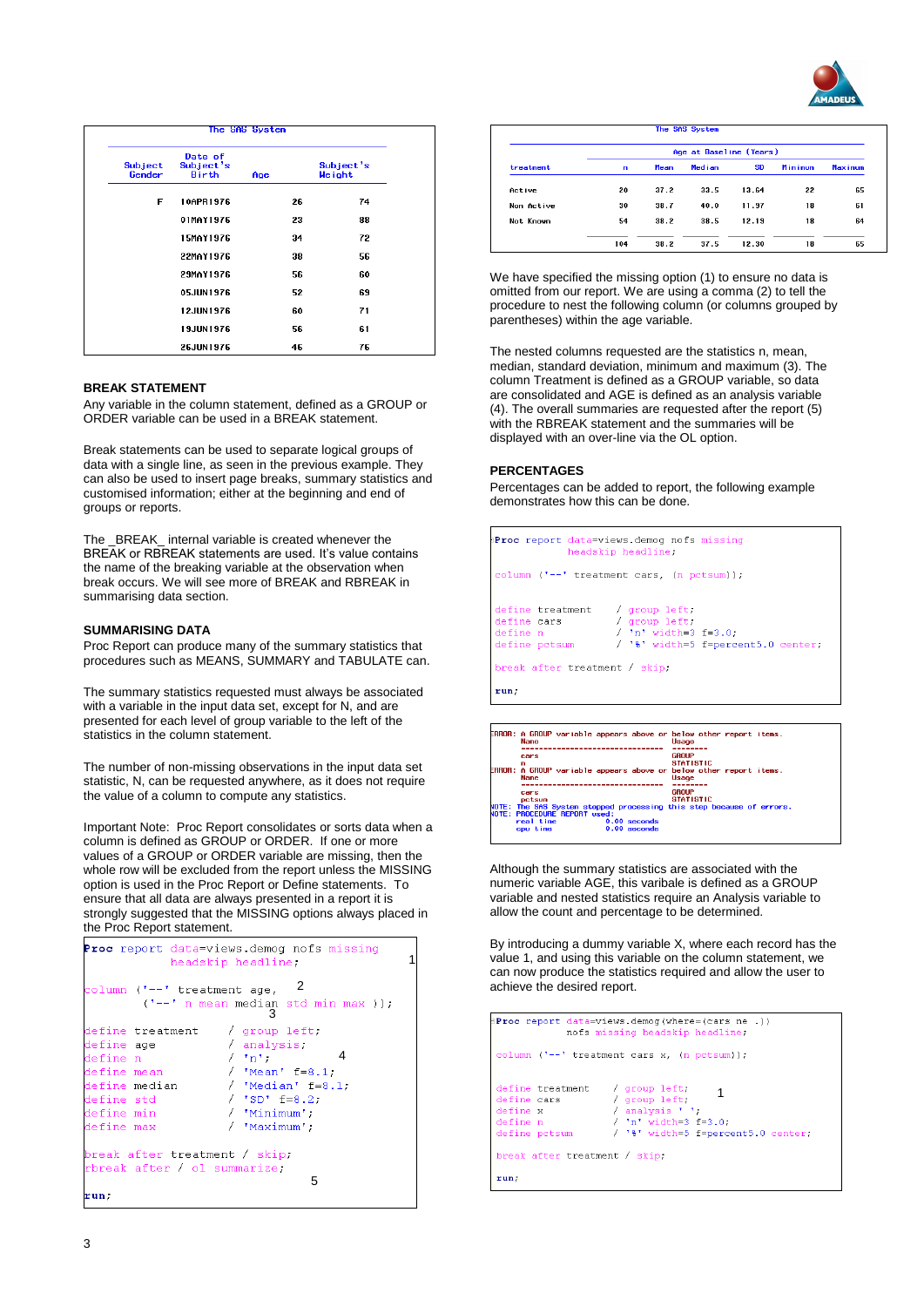

| treatment  | cars | n  | z   |
|------------|------|----|-----|
| Active     | 0    |    | 17  |
|            | 1    | 14 | 14% |
|            | 2    | 4  | 47  |
| Non Active | 0    | 9  | 97  |
|            | 1    | 15 | 157 |
|            | 2    | 5  | 57  |
|            | 3    | 1  | 17  |
| Not Known  | 0    | 5  | 57  |
|            | 1    | 31 | 307 |
|            | 2    | 18 | 17% |

To prevent the label X from being displayed in the report we place a ' ' on the define statement (1).

A possible problem is that Proc Report has produced the percentage based on the sum of the counts across all treatment groups.

You cannot show percentages based on the sum of individual groups of data with Proc Report statistics. Also, it is not possible to list the summary statistics in the column and the group's column headers. Therefore you may have to presummarise data with another Base SAS summarising procedure.

### **COMPUTE BLOCKS**

Compute blocks are areas of Proc report code, which allow most data step and other programming code to contribute towards the building of a report. A compute block may be directly associated with a variable in the column statement, or with a location such as: before or after group of data in a group or order column, at the top or bottom of each page.

The following may be used in a compute block:

| %INCLUDE              | <b>GOTO</b>   | <b>RETURN</b>                     |
|-----------------------|---------------|-----------------------------------|
| Variable assignment   | IF-THEN-ELSE  | <b>SELECT</b>                     |
| <b>CALL functions</b> | <b>LENGTH</b> | Comments                          |
| DO-END (all forms)    | I INK         | All data step<br><b>Functions</b> |

Below we have an example of applying a compute block which shows how text can be written out above (or below) the report as a whole for each page. It also shows how groups of data can be presented as section headings rather than in a column of its own:

| <b>EX</b> Proc Report code.sas                                                                                                                                                          |  |
|-----------------------------------------------------------------------------------------------------------------------------------------------------------------------------------------|--|
| *Compute Block;                                                                                                                                                                         |  |
| $EProc$ report data=views.demog(where=(cars ne.))<br>nofs missing;                                                                                                                      |  |
| column ('--' treatment cars children total);                                                                                                                                            |  |
| define treatment / group left ;<br>/ group left width=5;<br>define cars<br>define Children / noprint;<br>define Total<br>/ computed 'Total Children';<br>*break after treatment / skip; |  |
| compute total;                                                                                                                                                                          |  |
| $total = children.sum;$                                                                                                                                                                 |  |
| endcomp.                                                                                                                                                                                |  |
| run,                                                                                                                                                                                    |  |
| m<br>$\left\langle \right\rangle$                                                                                                                                                       |  |

| 图 Output - (Untitled) |                | - 10         |  |
|-----------------------|----------------|--------------|--|
|                       | The SAS System |              |  |
|                       |                | <b>Total</b> |  |
| treatment             | cars           | Children     |  |
| Active                |                | 2            |  |
|                       |                | 20           |  |
|                       | 2              | -9           |  |
| Non Active            | Û              | 11           |  |
|                       |                | 25           |  |
|                       | 2              | 15           |  |
|                       | 3              | 4            |  |
| Not Known             | 0              | 0            |  |
|                       |                | 43           |  |
|                       | 2              | 31           |  |
| ШI                    |                |              |  |

## **OUTPUTTING WITH ODS**

The output produced by Proc Report can be sent to different outputs using ODS, where it can be influenced by styles. Attributes such as font face to the amount of white space that appears around the text in each statement can be controlled.

## HTML

Proc Report has style options on the:

- PROC statement
- **BREAK** statement
- COMPUTE statement
- CALL DEFINE statement
- DEFINE statement
- RBREAK statement

#### Syntax:

#### STYLE <(location(s))>=<style-elementname><[style-attribute-specification(s)]>

| Proc Report code.sas                                                                           | $\blacksquare$ $\Box$ $\mathsf{X}$        |
|------------------------------------------------------------------------------------------------|-------------------------------------------|
| <b>Eproc</b> format;<br>picture pound                                                          |                                           |
| $low$ -high = '000,000,009.99' (prefix='£');                                                   |                                           |
| run:                                                                                           |                                           |
|                                                                                                |                                           |
| ods listing close;                                                                             |                                           |
| ods html body='c:\temp\report.html' style=styles.d3d;                                          |                                           |
|                                                                                                |                                           |
| title 'Average Salary and Overtime by Department';                                             |                                           |
| footnote:                                                                                      |                                           |
|                                                                                                |                                           |
| $E$ proc report data=views.demog nowindows 1s=100 ps=58 split='/'<br>headline headskip center; |                                           |
| column dept salary overtime;                                                                   |                                           |
| define dept / group width=10 'Department' style=(font weight=bold);                            |                                           |
| define salary / mean format=pound. width=11 'Average Salary'                                   |                                           |
|                                                                                                | style={foreground=blue background=white}; |
| define overtime / mean format=pound. width=11 'Average Overtime'                               |                                           |
| style={foreground=red};                                                                        |                                           |
| rbreak after / summarize style=(background=white foreground=black);                            |                                           |
| run;                                                                                           |                                           |
|                                                                                                |                                           |
| ods html close;                                                                                |                                           |
| ods listing;                                                                                   |                                           |
| <b>TILL</b>                                                                                    |                                           |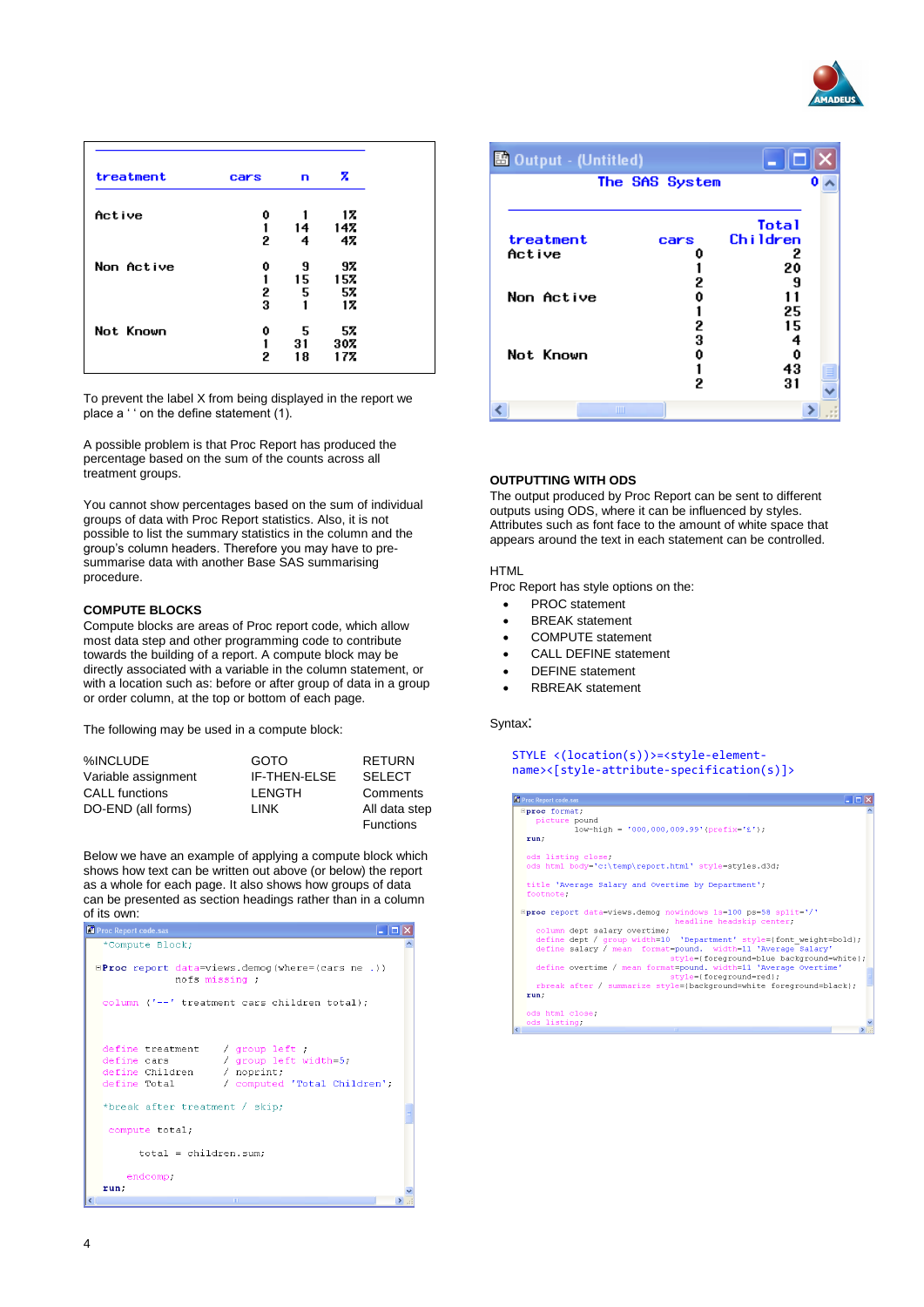| Results Viewer - SAS Output |            |                                            |  |
|-----------------------------|------------|--------------------------------------------|--|
|                             |            | Average Salary and Overtime by Department  |  |
|                             |            | Department Average Salary Average Overtime |  |
| A                           | £21,690.22 | £6,127.34                                  |  |
| в                           | £23,929.84 | £3,911.20                                  |  |
| c                           | £19,895.30 | £5,308.01                                  |  |
| D                           | £18,045.61 | £6,512.36                                  |  |
| Е                           | £24,343.19 | £5,573.02                                  |  |
| F                           | £19,679.48 | £4,380.34                                  |  |
|                             | £21,382.70 | £5,490.98                                  |  |

#### **TRAFFIC LIGHTING EFFECTS**

The technique of applying colours to data depending on the value of each datum is known as 'traffic lighting'.

In SAS this is achieved by defining a format and applying it through an ODS foreground style to a column of data.

Syntax:

style={foreground=*format\_name*.}

where *format\_name* is the name of a character or numeric format, depending on the column type.

## **USING TRAFFIC LIGHTING WITH PROC REPORT**

The following example shows traffic lighting being used with **Proc Report:**<br>**E** Proc Report code.sa



| • Results Viewer - c:\report.html       |              |      |               |
|-----------------------------------------|--------------|------|---------------|
| <b>Payroll Listing</b>                  |              |      |               |
| <b>Employee Number Department Grade</b> |              |      | <b>Salary</b> |
| 001                                     | A            | low  | 13592.45      |
| 002                                     | B            | low  | 8870.23       |
| 003                                     | C            | low  | 12672.26      |
| 004                                     | C            | high | 23760.82      |
| 005                                     | C            | low  | 10512.63      |
| 006                                     | D            | low  | 7520.61       |
| 007                                     | D            | high | 28512.66      |
| 008                                     | D            | low  | 14840.27      |
| 009                                     | E            | high | 47520.38      |
| 0010                                    | F            | high | 23760.44      |
| 0011                                    | D            | high | 20592.16      |
| 0012                                    | $\mathsf{D}$ | low  | 13760.27      |

## **RTF**

Sending Proc Report output to a Word document, requires two additional lines of code.

**ODS RTF FILE**="*filename*.rtf" ;

PROC REPORT…

#### **ODS RTF CLOSE**;

This first line of code opens the Rich Text Format (RTF) destination, which is a format recognised by Microsoft Word.

Any procedures which generate output are then called, followed by the final ODS RTF CLOSE statement, which actually saves the contents of the RTF file to disk.

| <b>K</b> Proc Report code.sas                                                                                                                                                                                                                                                                          | $ \Box$ $\times$ |
|--------------------------------------------------------------------------------------------------------------------------------------------------------------------------------------------------------------------------------------------------------------------------------------------------------|------------------|
| *using RTF;                                                                                                                                                                                                                                                                                            |                  |
| options orientation=landscape missing='';<br>ods listing close.<br>ods rtf file="demography.rtf";                                                                                                                                                                                                      |                  |
| title font="Verdana" height=12pt "Demography Listing";                                                                                                                                                                                                                                                 |                  |
| EProc report data=views.demog nofs<br>style(column)=[font=("Verdana", 10pt)]<br>style(header)=[font=("Verdana",10pt) background= und vjust=top]<br>$style(report) = [cellpadding=4pt rules=groups frame=hsides];$                                                                                      |                  |
| column ('--' gender dob age weight );                                                                                                                                                                                                                                                                  |                  |
| define gender / order 'Subjects Gender' 'Group' style=[just=1 cellwidth=4cm];<br>define dob / order 'Date of Birth' style=[cellwidth=3cm just=c];<br>define age / display 'Age' '(Years)' style=[cellwidth=2cm just=c];<br>define weight / display 'Weight' '(Kg)' style=[cellwidth=2cm just=c] f=8.1; |                  |
| break after gender / page;                                                                                                                                                                                                                                                                             |                  |
| run;                                                                                                                                                                                                                                                                                                   |                  |
|                                                                                                                                                                                                                                                                                                        |                  |